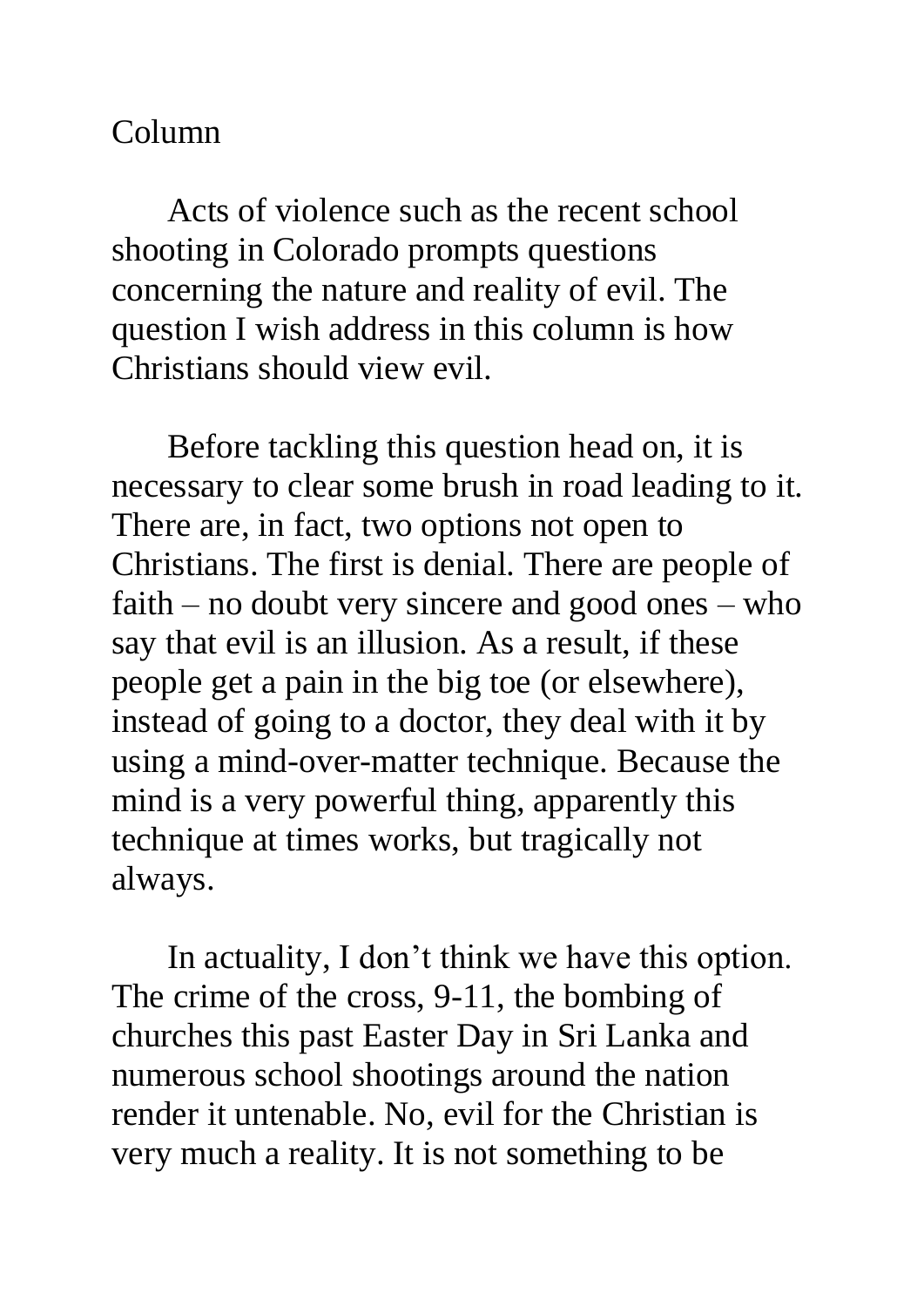denied but something to be defeated, and this is exactly what Christians believe happened on the cross.

Expanding on this last thought, one European theologian of the mid- $20<sup>th</sup>$  century likened Good Friday to D-Day during the Second World War. In a real sense, the decisive battle was won, yet hostilities continued right up to V-E Day. This seems to be the period you and I are in. Skirmishes continue, many very fierce, right up to the time our Lord's return.

But there is a second option that is likewise not open to a Christian: the option of dualism. Dualism is making evil equal to good in terms of power. In this philosophical system, an eternal tugof-war is going on between two equals.

Some Christians have come very close to adopting such a system. Once I picked up a book on a used sales table with the provocative title: "Dealing with the Devil." In it, the author went so far as to paraphrase the American Gospel song "He lives" to refer to Satan in terms of power and omnipresence.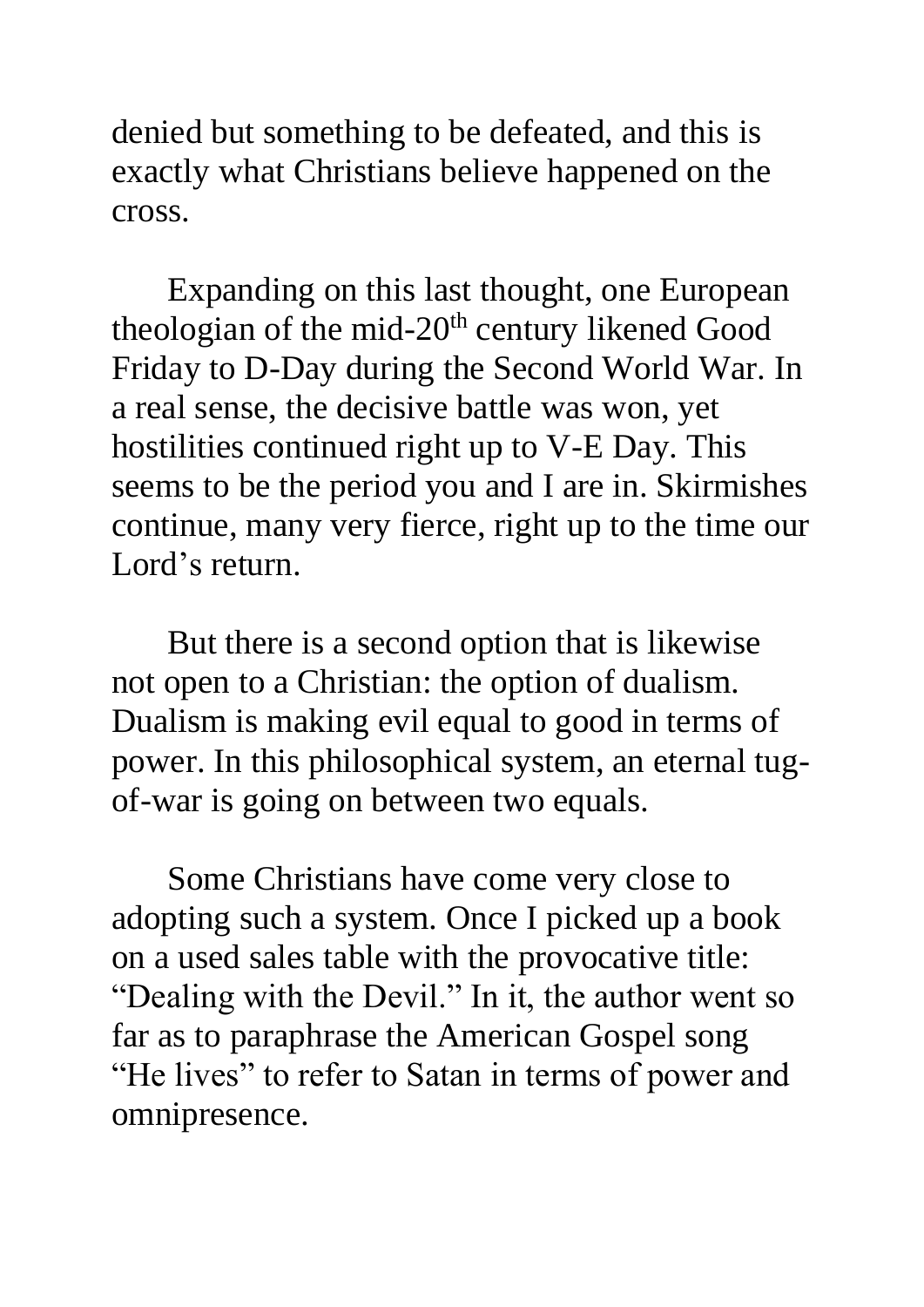No, this option won't do any more than the first – denial. According to traditional biblical thought, the devil is a created being, one created good but one who misused his freewill and became bad. As such he does not have the same immensity, power and eternity as the Creator God.

If these options – denial and dualism -- are not open to us, how then should we view evil?

To begin with, I think we would have to say evil is not just something we find in the devil – the great tempter of men. Rather, it might be thought of as a dark power that happens when God's image-bearing creatures (Genesis 1:26) – human beings – give themselves over and worship that which is not God (Romans 1:21-32).

When this happens, the divine image is defaced, and all sorts of distortions and disfigurements of mind and body take place. The state I have just described has consequences in individuals, but also in societies.

America, indeed the West, needs an army of soldiers – not to wage a military campaign – but a spiritual one to rescue this country from the yoke